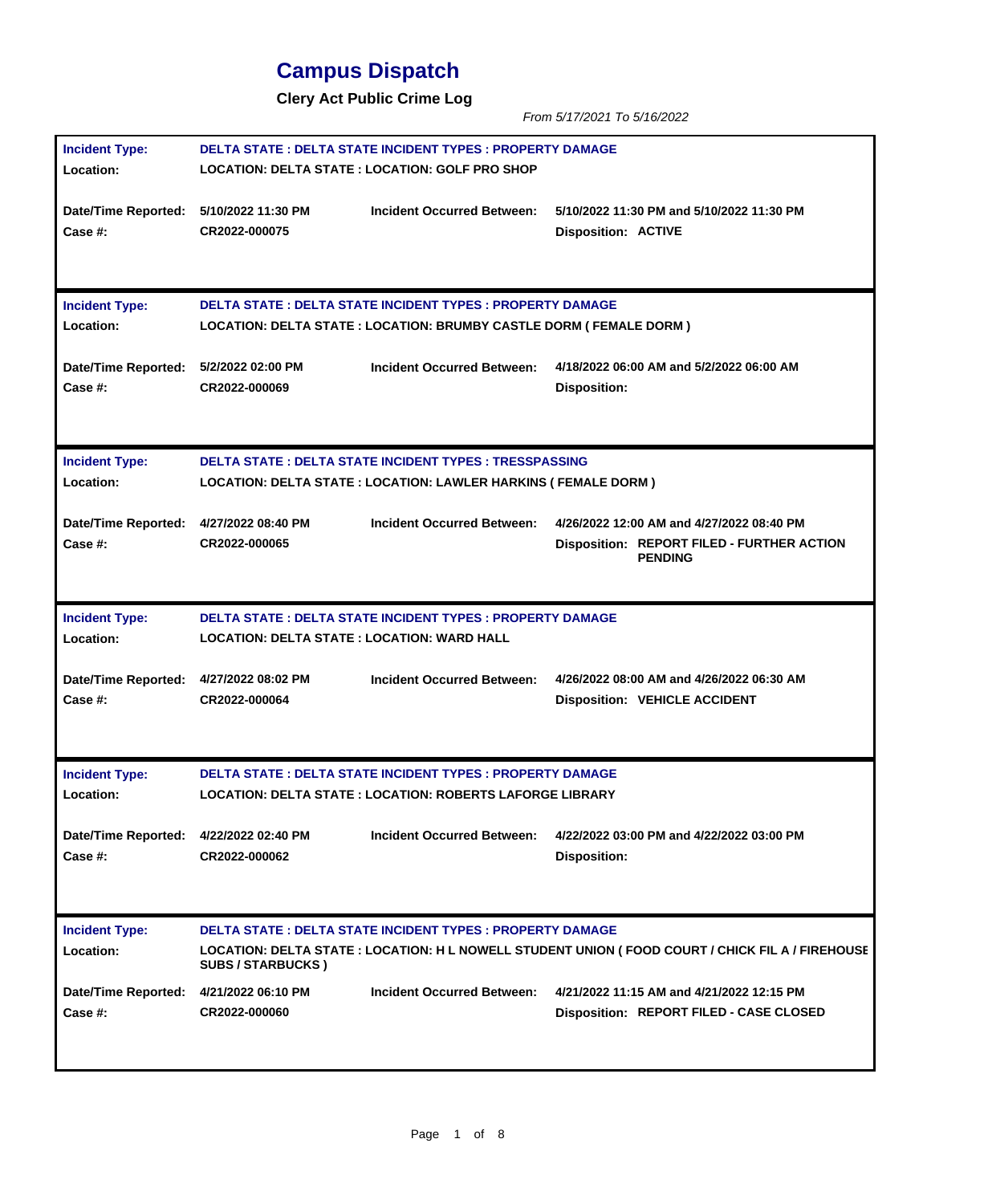| <b>Incident Type:</b>                  | <b>DELTA STATE: DELTA STATE INCIDENT TYPES: THEFT</b>     |                                                                         |                                                                                               |  |
|----------------------------------------|-----------------------------------------------------------|-------------------------------------------------------------------------|-----------------------------------------------------------------------------------------------|--|
| Location:                              | LOCATION: DELTA STATE : LOCATION: BLANSETT HALL MALE DORM |                                                                         |                                                                                               |  |
|                                        |                                                           |                                                                         |                                                                                               |  |
| Date/Time Reported: 4/20/2022 10:26 PM |                                                           | <b>Incident Occurred Between:</b>                                       | 4/20/2022 10:26 PM and 4/20/2022 10:42 PM                                                     |  |
| Case #:                                | CR2022-000058                                             |                                                                         | <b>Disposition: ACTIVE/OPEN</b>                                                               |  |
|                                        |                                                           |                                                                         |                                                                                               |  |
|                                        |                                                           |                                                                         |                                                                                               |  |
|                                        |                                                           |                                                                         |                                                                                               |  |
| <b>Incident Type:</b>                  |                                                           | <b>DELTA STATE : DELTA STATE INCIDENT TYPES : TRESSPASSING</b>          |                                                                                               |  |
| Location:                              |                                                           | <b>LOCATION: DELTA STATE : LOCATION: LAWLER HARKINS ( FEMALE DORM )</b> |                                                                                               |  |
|                                        |                                                           |                                                                         |                                                                                               |  |
| Date/Time Reported: 4/7/2022 10:18 PM  |                                                           | Incident Occurred Between:                                              | 4/7/2022 10:00 PM and 4/7/2022 10:18 PM                                                       |  |
| Case #:                                | CR2022-000054                                             |                                                                         | Disposition: REPORT FILED - CASE CLOSED                                                       |  |
|                                        |                                                           |                                                                         |                                                                                               |  |
|                                        |                                                           |                                                                         |                                                                                               |  |
|                                        |                                                           |                                                                         |                                                                                               |  |
| <b>Incident Type:</b>                  |                                                           | <b>DELTA STATE : DELTA STATE INCIDENT TYPES : VANDALISM</b>             |                                                                                               |  |
| Location:                              |                                                           | <b>LOCATION: DELTA STATE : LOCATION: BLANSETT HALL MALE DORM</b>        |                                                                                               |  |
|                                        |                                                           |                                                                         |                                                                                               |  |
| Date/Time Reported: 4/1/2022 01:28 AM  |                                                           | <b>Incident Occurred Between:</b>                                       | 3/31/2022 09:00 PM and 3/31/2022 11:30 PM                                                     |  |
| Case #:                                | CR2022-000048                                             |                                                                         | <b>Disposition: ACTIVE/OPEN</b>                                                               |  |
|                                        |                                                           |                                                                         |                                                                                               |  |
|                                        |                                                           |                                                                         |                                                                                               |  |
| <b>Incident Type:</b>                  |                                                           | <b>DELTA STATE : DELTA STATE INCIDENT TYPES : PROPERTY DAMAGE</b>       |                                                                                               |  |
| Location:                              |                                                           |                                                                         | LOCATION: DELTA STATE : LOCATION: BAILEY HALL ( UPD POLICE STATION / IT /STUDENT SUCCESS )    |  |
|                                        |                                                           |                                                                         |                                                                                               |  |
| Date/Time Reported: 3/28/2022 02:30 PM |                                                           | <b>Incident Occurred Between:</b>                                       | 3/28/2022 02:30 PM and 3/28/2022 02:40 PM                                                     |  |
| <b>Case #:</b>                         | CR2022-000045                                             |                                                                         | <b>Disposition:</b>                                                                           |  |
|                                        |                                                           |                                                                         |                                                                                               |  |
|                                        |                                                           |                                                                         |                                                                                               |  |
|                                        |                                                           |                                                                         |                                                                                               |  |
| <b>Incident Type:</b>                  |                                                           | <b>DELTA STATE : DELTA STATE INCIDENT TYPES : CONTROLLED SUBSTANCES</b> |                                                                                               |  |
| Location:                              |                                                           |                                                                         | LOCATION: DELTA STATE : LOCATION: FOUNDATION HALL DORM ( EAST SIDE WOMENS / NORTH SIDE MENS ) |  |
|                                        |                                                           |                                                                         |                                                                                               |  |
| Date/Time Reported: 3/24/2022 05:35 PM |                                                           | Incident Occurred Between:                                              | 3/24/2022 05:30 PM and 3/24/2022 05:35 PM                                                     |  |
| Case #:                                | CR2022-000044                                             |                                                                         | <b>Disposition: REFERRED TO STUDENT AFFAIRS</b>                                               |  |
|                                        |                                                           |                                                                         |                                                                                               |  |
|                                        |                                                           |                                                                         |                                                                                               |  |
|                                        |                                                           |                                                                         |                                                                                               |  |
| <b>Incident Type:</b>                  |                                                           | <b>DELTA STATE: DELTA STATE INCIDENT TYPES: PROPERTY DAMAGE</b>         |                                                                                               |  |
| Location:                              |                                                           | <b>LOCATION: DELTA STATE : LOCATION: BLANSETT HALL MALE DORM</b>        |                                                                                               |  |
|                                        |                                                           |                                                                         |                                                                                               |  |
| <b>Date/Time Reported:</b>             | 3/23/2022 10:20 AM                                        | <b>Incident Occurred Between:</b>                                       | 3/23/2022 10:20 AM and 3/23/2022 10:42 PM                                                     |  |
| Case #:                                | CR2022-000043                                             |                                                                         | <b>Disposition: VEHICLE ACCIDENT</b>                                                          |  |
|                                        |                                                           |                                                                         |                                                                                               |  |
|                                        |                                                           |                                                                         |                                                                                               |  |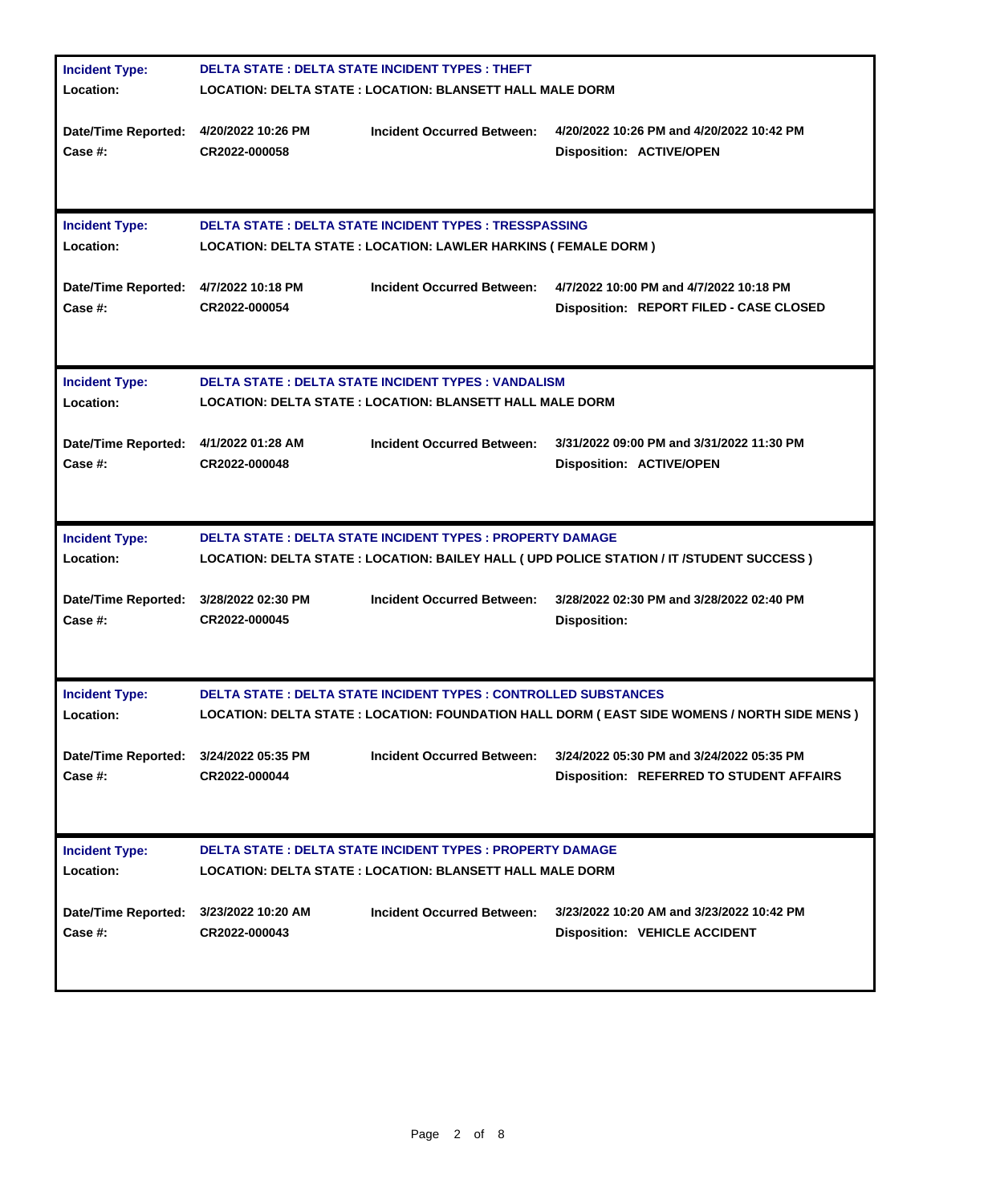| <b>Incident Type:</b>                             | <b>DELTA STATE: DELTA STATE INCIDENT TYPES: PROPERTY DAMAGE</b>                                                                              |                                                                                                                              |                                                                                               |  |
|---------------------------------------------------|----------------------------------------------------------------------------------------------------------------------------------------------|------------------------------------------------------------------------------------------------------------------------------|-----------------------------------------------------------------------------------------------|--|
| Location:                                         | LOCATION: DELTA STATE : LOCATION: LAWLER HARKINS ( FEMALE DORM )                                                                             |                                                                                                                              |                                                                                               |  |
| Date/Time Reported: 3/21/2022 12:17 PM<br>Case #: | CR2022-000041                                                                                                                                | <b>Incident Occurred Between:</b>                                                                                            | 3/21/2022 12:04 PM and 3/21/2022 12:30 PM<br><b>Disposition: ACTIVE</b>                       |  |
| <b>Incident Type:</b><br>Location:                | <b>DELTA STATE : DELTA STATE INCIDENT TYPES : PROPERTY DAMAGE</b><br><b>LOCATION: DELTA STATE : LOCATION: LAWLER HARKINS ( FEMALE DORM )</b> |                                                                                                                              |                                                                                               |  |
| <b>Date/Time Reported:</b><br>Case #:             | 3/11/2022 03:36 PM<br>CR2022-000042                                                                                                          | <b>Incident Occurred Between:</b>                                                                                            | 2/15/2022 12:00 AM and 3/21/2022 12:00 AM<br><b>Disposition: ACTIVE/OPEN</b>                  |  |
| <b>Incident Type:</b><br>Location:                | <b>LOCATION: DELTA STATE</b>                                                                                                                 | <b>DELTA STATE : DELTA STATE INCIDENT TYPES : CONTROLLED SUBSTANCES</b>                                                      |                                                                                               |  |
| Date/Time Reported: 3/9/2022 02:22 PM<br>Case #:  | CR2022-000034                                                                                                                                | <b>Incident Occurred Between:</b>                                                                                            | <b>UNKNOWN and UNKNOWN</b><br><b>Disposition: ACTIVE/OPEN</b>                                 |  |
| <b>Incident Type:</b><br>Location:                |                                                                                                                                              | <b>DELTA STATE : DELTA STATE INCIDENT TYPES : ASSAULT : COMMON ASSAULT</b>                                                   | LOCATION: DELTA STATE : LOCATION: FOUNDATION HALL DORM ( EAST SIDE WOMENS / NORTH SIDE MENS ) |  |
| Date/Time Reported: 3/6/2022 03:11 PM<br>Case #:  | CR2022-000033                                                                                                                                | <b>Incident Occurred Between:</b>                                                                                            | <b>UNKNOWN and UNKNOWN</b><br>Disposition: REFERRED TO OTHER AGENCY                           |  |
| <b>Incident Type:</b><br>Location:                |                                                                                                                                              | <b>DELTA STATE : DELTA STATE INCIDENT TYPES : PROPERTY DAMAGE</b><br><b>LOCATION: DELTA STATE : LOCATION: SILLERS CHAPEL</b> |                                                                                               |  |
| <b>Date/Time Reported:</b><br>Case #:             | 3/6/2022 02:14 PM<br>CR2022-000032                                                                                                           | <b>Incident Occurred Between:</b>                                                                                            | 3/6/2022 02:10 PM and 3/6/2022 02:12 PM<br><b>Disposition: OPEN</b>                           |  |
| <b>Incident Type:</b><br>Location:                | <b>LOCATION: DELTA STATE</b>                                                                                                                 | <b>DELTA STATE : DELTA STATE INCIDENT TYPES : WEAPONS VIOLATION</b>                                                          |                                                                                               |  |
| Date/Time Reported:<br>Case #:                    | 3/2/2022 03:33 AM<br>CR2022-000027                                                                                                           | <b>Incident Occurred Between:</b>                                                                                            | 3/2/2022 12:00 AM and 3/2/2022 12:10 PM<br><b>Disposition: ACTIVE/OPEN</b>                    |  |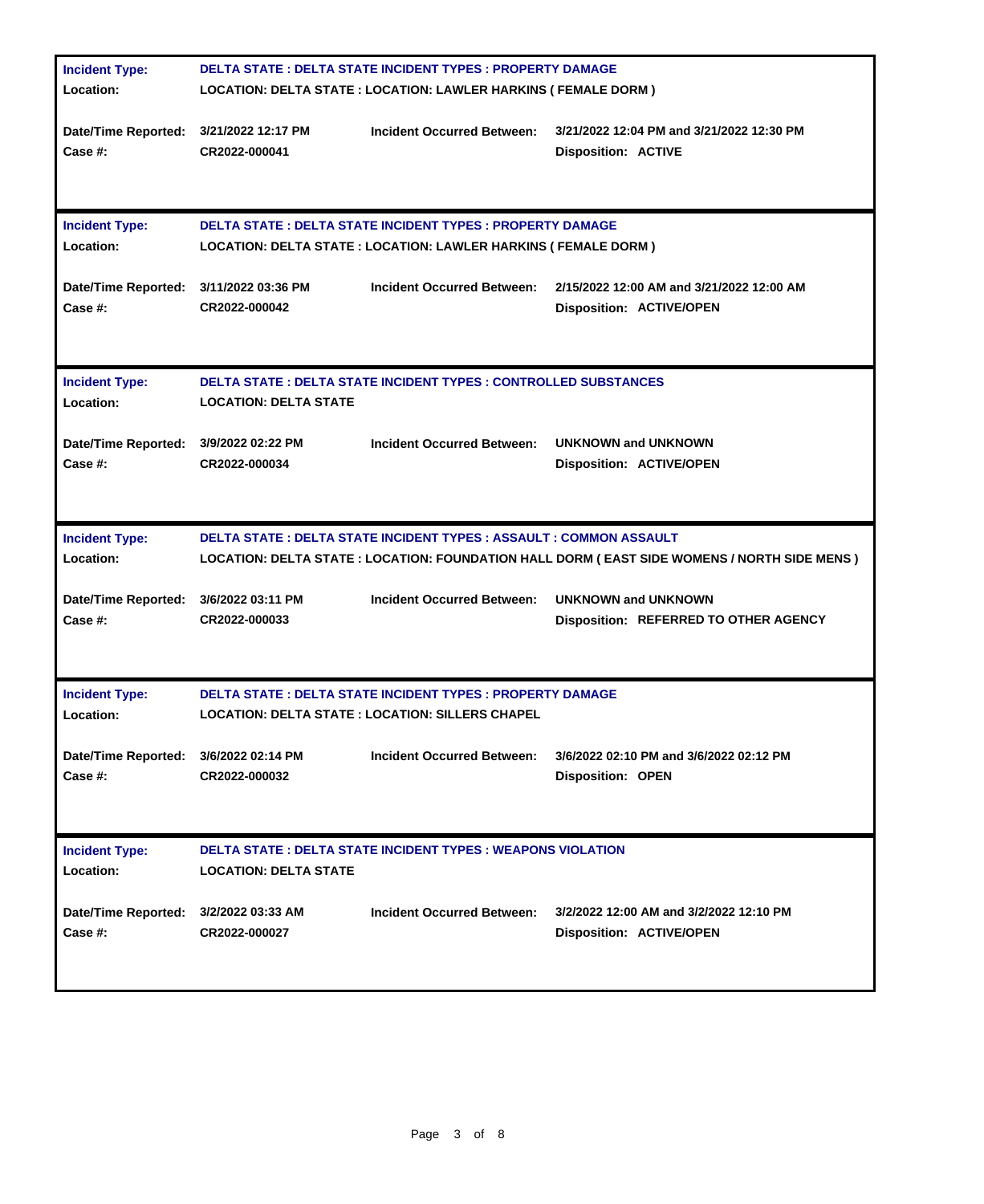| <b>Incident Type:</b>                                    | <b>DELTA STATE: DELTA STATE INCIDENT TYPES: PROPERTY DAMAGE</b>                                                                                    |                                                                   |                                                                                           |  |
|----------------------------------------------------------|----------------------------------------------------------------------------------------------------------------------------------------------------|-------------------------------------------------------------------|-------------------------------------------------------------------------------------------|--|
| Location:                                                | <b>LOCATION: DELTA STATE : LOCATION: LAWLER HARKINS ( FEMALE DORM )</b>                                                                            |                                                                   |                                                                                           |  |
| Date/Time Reported: 2/15/2022 07:26 PM<br>Case #:        | CR2022-000020                                                                                                                                      | <b>Incident Occurred Between:</b>                                 | 2/15/2022 07:20 PM and 2/15/2022 07:30 PM<br><b>Disposition: ACTIVE/OPEN</b>              |  |
| <b>Incident Type:</b><br>Location:                       | <b>DELTA STATE: DELTA STATE INCIDENT TYPES: PROPERTY DAMAGE</b><br><b>LOCATION: DELTA STATE : LOCATION: CAIN TATUM HALL DORM ( MALE DORM )</b>     |                                                                   |                                                                                           |  |
| Date/Time Reported: 2/9/2022 01:30 PM<br>Case #:         | CR2022-000019                                                                                                                                      | <b>Incident Occurred Between:</b>                                 | 2/9/2022 01:30 PM and 2/9/2022 02:40 PM<br><b>Disposition: ACTIVE/OPEN</b>                |  |
| <b>Incident Type:</b><br>Location:                       | <b>DELTA STATE: DELTA STATE INCIDENT TYPES: DISTURBANCE: PEACE</b><br>LOCATION: DELTA STATE : LOCATION: LAWLER HARKINS ( FEMALE DORM )             |                                                                   |                                                                                           |  |
| Date/Time Reported: 2/6/2022 06:23 PM<br>Case #:         | CR2022-000016                                                                                                                                      | Incident Occurred Between:                                        | 2/6/2022 06:00 PM and 2/6/2022 06:23 PM<br><b>Disposition: ACTIVE/OPEN</b>                |  |
| <b>Incident Type:</b><br>Location:                       | <b>DELTA STATE : DELTA STATE INCIDENT TYPES : PROPERTY DAMAGE</b><br>LOCATION: DELTA STATE : LOCATION: UNIVERSITY APARTMENTS ( FAC STAFF HOUSING ) |                                                                   |                                                                                           |  |
| Date/Time Reported: 1/31/2022 12:07 PM<br><b>Case #:</b> | CR2022-000012                                                                                                                                      | <b>Incident Occurred Between:</b>                                 | 1/30/2022 12:00 AM and 1/31/2022 12:00 AM<br><b>Disposition: ACTIVE/OPEN</b>              |  |
| <b>Incident Type:</b><br>Location:                       |                                                                                                                                                    | <b>DELTA STATE : DELTA STATE INCIDENT TYPES : PROPERTY DAMAGE</b> | LOCATION: DELTA STATE : LOCATION: BROOM / KEENER HALL ( COLLEGE OF BUSINESS AND AVATION ) |  |
| Date/Time Reported: 1/28/2022 11:23 AM<br>Case #:        | CR2022-000011                                                                                                                                      | <b>Incident Occurred Between:</b>                                 | 1/28/2022 10:00 AM and 1/28/2022 11:23 AM<br><b>Disposition: VEHICLE ACCIDENT</b>         |  |
| <b>Incident Type:</b><br>Location:                       | <b>DELTA STATE: DELTA STATE INCIDENT TYPES: THEFT</b><br><b>LOCATION: DELTA STATE : LOCATION: MAYERS AQUATICS CENTER</b>                           |                                                                   |                                                                                           |  |
| Date/Time Reported:<br><b>Case #:</b>                    | 1/17/2022 09:58 PM<br>CR2022-000007                                                                                                                | <b>Incident Occurred Between:</b>                                 | 1/17/2022 06:00 PM and 1/17/2022 09:58 PM<br><b>Disposition: CLOSED</b>                   |  |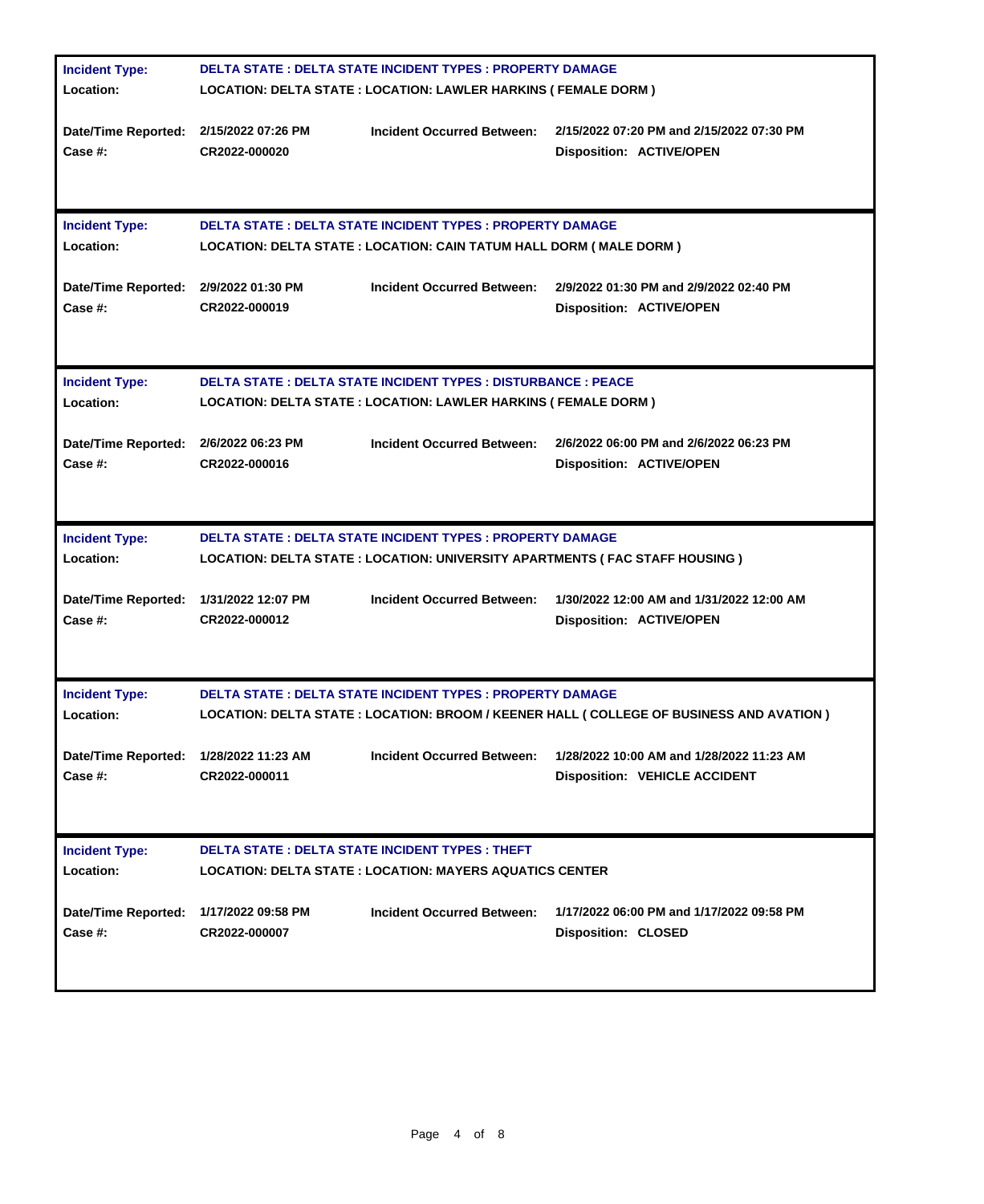| <b>Incident Type:</b>                              | <b>DELTA STATE : DELTA STATE INCIDENT TYPES : BURGLARY</b>                                                                                                             |                                                                             |                                                                                        |  |
|----------------------------------------------------|------------------------------------------------------------------------------------------------------------------------------------------------------------------------|-----------------------------------------------------------------------------|----------------------------------------------------------------------------------------|--|
| Location:                                          | LOCATION: DELTA STATE : LOCATION: BROOM / KEENER HALL ( COLLEGE OF BUSINESS AND AVATION )                                                                              |                                                                             |                                                                                        |  |
| Date/Time Reported: 1/13/2022 12:19 PM<br>Case #:  | CR2022-000004                                                                                                                                                          | <b>Incident Occurred Between:</b>                                           | 1/13/2022 10:15 AM and 1/13/2022 12:19 PM<br><b>Disposition: ACTIVE/OPEN</b>           |  |
| <b>Incident Type:</b><br>Location:                 | <b>DELTA STATE : DELTA STATE INCIDENT TYPES : DISTURBANCE : PEACE</b><br>LOCATION: DELTA STATE : LOCATION: FOUNDATION HALL DORM ( EAST SIDE WOMENS / NORTH SIDE MENS ) |                                                                             |                                                                                        |  |
| Date/Time Reported: 12/2/2021 06:18 PM<br>Case #:  | CR2021-000220                                                                                                                                                          | <b>Incident Occurred Between:</b>                                           | 12/2/2021 06:00 PM and 12/2/2021 06:18 PM<br>Disposition: CODE OF CONDUCT REFERRAL     |  |
| <b>Incident Type:</b><br>Location:                 | <b>DELTA STATE: DELTA STATE INCIDENT TYPES: PROPERTY DAMAGE</b><br>LOCATION: DELTA STATE : LOCATION: LAWLER HARKINS ( FEMALE DORM )                                    |                                                                             |                                                                                        |  |
| Date/Time Reported: 11/30/2021 10:39 PM<br>Case #: | CR2021-000218                                                                                                                                                          | <b>Incident Occurred Between:</b>                                           | 11/30/2021 08:00 AM and 11/30/2021 10:00 AM<br><b>Disposition: ACTIVE/OPEN</b>         |  |
| <b>Incident Type:</b>                              |                                                                                                                                                                        | <b>DELTA STATE: DELTA STATE INCIDENT TYPES: TRESSPASSING</b>                |                                                                                        |  |
| Location:                                          | LOCATION: DELTA STATE : LOCATION: H L NOWELL STUDENT UNION ( FOOD COURT / CHICK FIL A / FIREHOUSE<br><b>SUBS / STARBUCKS )</b>                                         |                                                                             |                                                                                        |  |
| Date/Time Reported: 11/29/2021 04:30 PM<br>Case #: | CR2021-000216                                                                                                                                                          | <b>Incident Occurred Between:</b>                                           | 11/29/2021 04:20 PM and 11/29/2021 04:40 PM<br>Disposition: REPORT FILED - CASE CLOSED |  |
| <b>Incident Type:</b>                              |                                                                                                                                                                        | <b>DELTA STATE: DELTA STATE INCIDENT TYPES: BURGLARY</b>                    |                                                                                        |  |
| Location:                                          |                                                                                                                                                                        | <b>LOCATION: DELTA STATE : LOCATION: CAIN TATUM HALL DORM ( MALE DORM )</b> |                                                                                        |  |
| Date/Time Reported: 11/19/2021 09:10 PM<br>Case #: | CR2021-000210                                                                                                                                                          | <b>Incident Occurred Between:</b>                                           | 11/19/2021 09:00 AM and 11/19/2021 09:05 AM<br><b>Disposition: ACTIVE/OPEN</b>         |  |
| <b>Incident Type:</b><br>Location:                 | <b>DELTA STATE : DELTA STATE INCIDENT TYPES : DISTURBANCE</b><br><b>LOCATION: DELTA STATE : LOCATION: ROBERTS LAFORGE LIBRARY</b>                                      |                                                                             |                                                                                        |  |
| <b>Date/Time Reported:</b><br><b>Case #:</b>       | 11/13/2021 03:12 PM<br>CR2022-000003                                                                                                                                   | <b>Incident Occurred Between:</b>                                           | 11/13/2021 03:12 PM and 11/13/2021 03:12 PM<br><b>Disposition: CLEARED</b>             |  |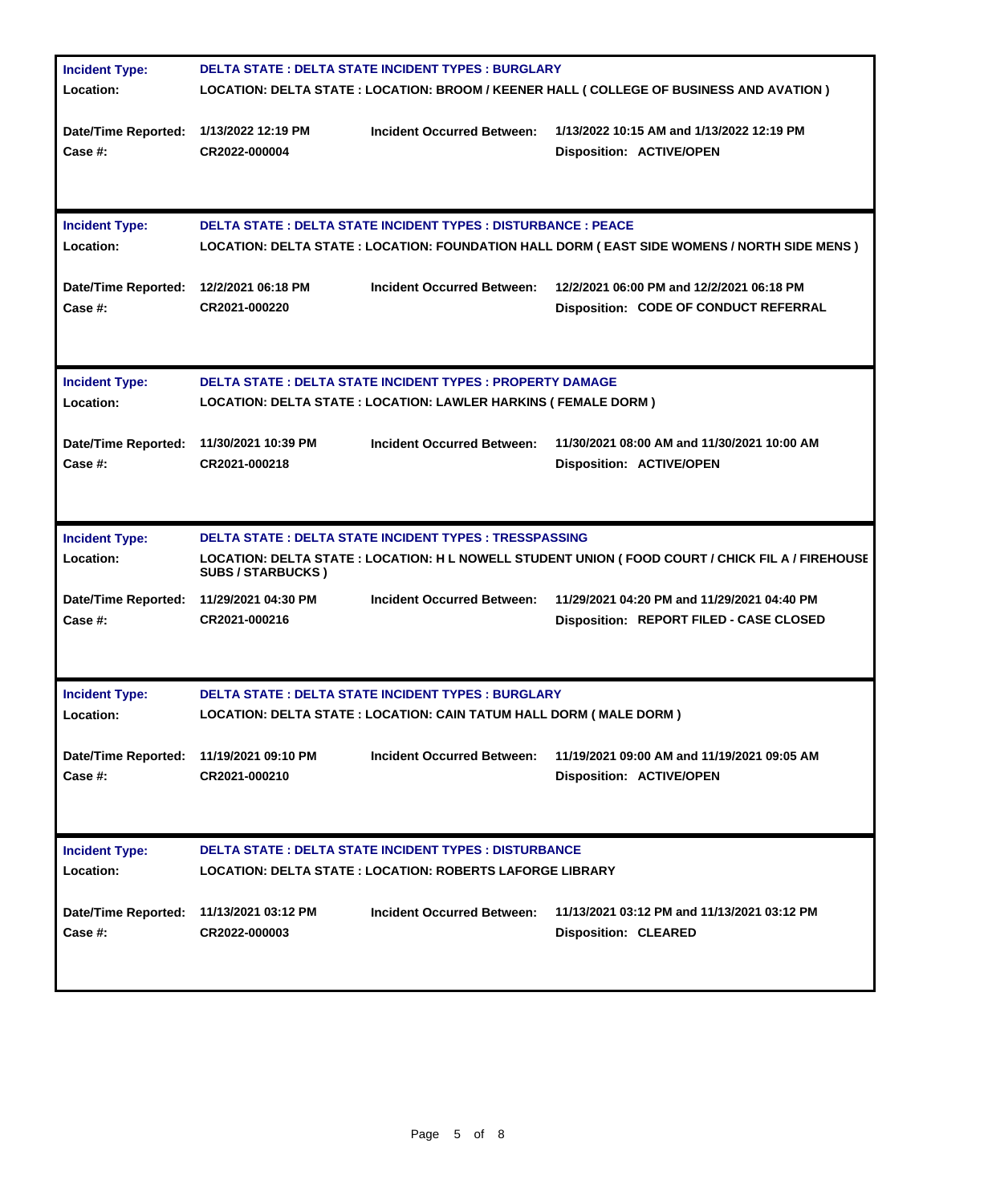| <b>Incident Type:</b>                              | <b>DELTA STATE: DELTA STATE INCIDENT TYPES: PROPERTY DAMAGE</b>                                                                                    |                                                       |                                                                                                                  |  |
|----------------------------------------------------|----------------------------------------------------------------------------------------------------------------------------------------------------|-------------------------------------------------------|------------------------------------------------------------------------------------------------------------------|--|
| Location:                                          | <b>LOCATION: DELTA STATE : LOCATION: CAIN TATUM HALL DORM ( MALE DORM )</b>                                                                        |                                                       |                                                                                                                  |  |
| Date/Time Reported: 11/12/2021 09:27 PM<br>Case #: | CR2021-000206                                                                                                                                      | <b>Incident Occurred Between:</b>                     | 11/12/2021 09:00 PM and 11/12/2021 09:27 PM<br><b>Disposition: CLOSED</b>                                        |  |
| <b>Incident Type:</b><br>Location:                 | <b>DELTA STATE : DELTA STATE INCIDENT TYPES : VANDALISM</b><br>LOCATION: DELTA STATE : LOCATION: COURT OF GOVERNORS (NOEL LONGINO BREWER HALLS )   |                                                       |                                                                                                                  |  |
| Date/Time Reported: 11/11/2021 07:11 AM<br>Case #: | CR2021-000204                                                                                                                                      | <b>Incident Occurred Between:</b>                     | 11/10/2021 05:00 PM and 11/11/2021 07:11 AM<br><b>Disposition: ACTIVE/OPEN</b>                                   |  |
| <b>Incident Type:</b><br>Location:                 | <b>DELTA STATE: DELTA STATE INCIDENT TYPES: PROPERTY DAMAGE</b><br>LOCATION: DELTA STATE : LOCATION: UNIVERSITY APARTMENTS ( FAC STAFF HOUSING )   |                                                       |                                                                                                                  |  |
| Date/Time Reported: 11/7/2021 05:00 PM<br>Case #:  | CR2021-000198                                                                                                                                      | <b>Incident Occurred Between:</b>                     | 11/5/2021 09:00 PM and 12/5/2021 09:00 PM<br><b>Disposition: REPORT FILED - FURTHER ACTION</b><br><b>PENDING</b> |  |
| <b>Incident Type:</b><br>Location:                 | <b>DELTA STATE : DELTA STATE INCIDENT TYPES : DISTURBANCE : PEACE</b><br>LOCATION: DELTA STATE : LOCATION: BOLOGNA PERFORMING ARTS CENTER ( BPAC ) |                                                       |                                                                                                                  |  |
| Date/Time Reported: 10/26/2021 10:54 PM<br>Case #: | CR2021-000176                                                                                                                                      | <b>Incident Occurred Between:</b>                     | <b>UNKNOWN and UNKNOWN</b><br><b>Disposition: REFERRED TO STUDENT AFFAIRS</b>                                    |  |
| <b>Incident Type:</b><br>Location:                 |                                                                                                                                                    | <b>DELTA STATE: DELTA STATE INCIDENT TYPES: THEFT</b> | LOCATION: DELTA STATE : LOCATION: UNIVERSITY APARTMENTS ( FAC STAFF HOUSING )                                    |  |
| Date/Time Reported: 10/13/2021 02:09 PM<br>Case #: | CR2021-000170                                                                                                                                      | <b>Incident Occurred Between:</b>                     | 10/10/2021 06:00 PM and 10/12/2021 06:00 PM<br><b>Disposition: ACTIVE/OPEN</b>                                   |  |
| <b>Incident Type:</b><br>Location:                 | <b>DELTA STATE : DELTA STATE INCIDENT TYPES : VANDALISM</b><br>LOCATION: DELTA STATE : LOCATION: FUGLER HAMMETT ( BACK SIDE OF CAIN TATUM )        |                                                       |                                                                                                                  |  |
| Date/Time Reported:<br>Case #:                     | 9/21/2021 12:34 AM<br>CR2021-000161                                                                                                                | <b>Incident Occurred Between:</b>                     | 9/21/2021 12:17 AM and 9/21/2021 12:30 AM<br><b>Disposition: REPORT FILED</b>                                    |  |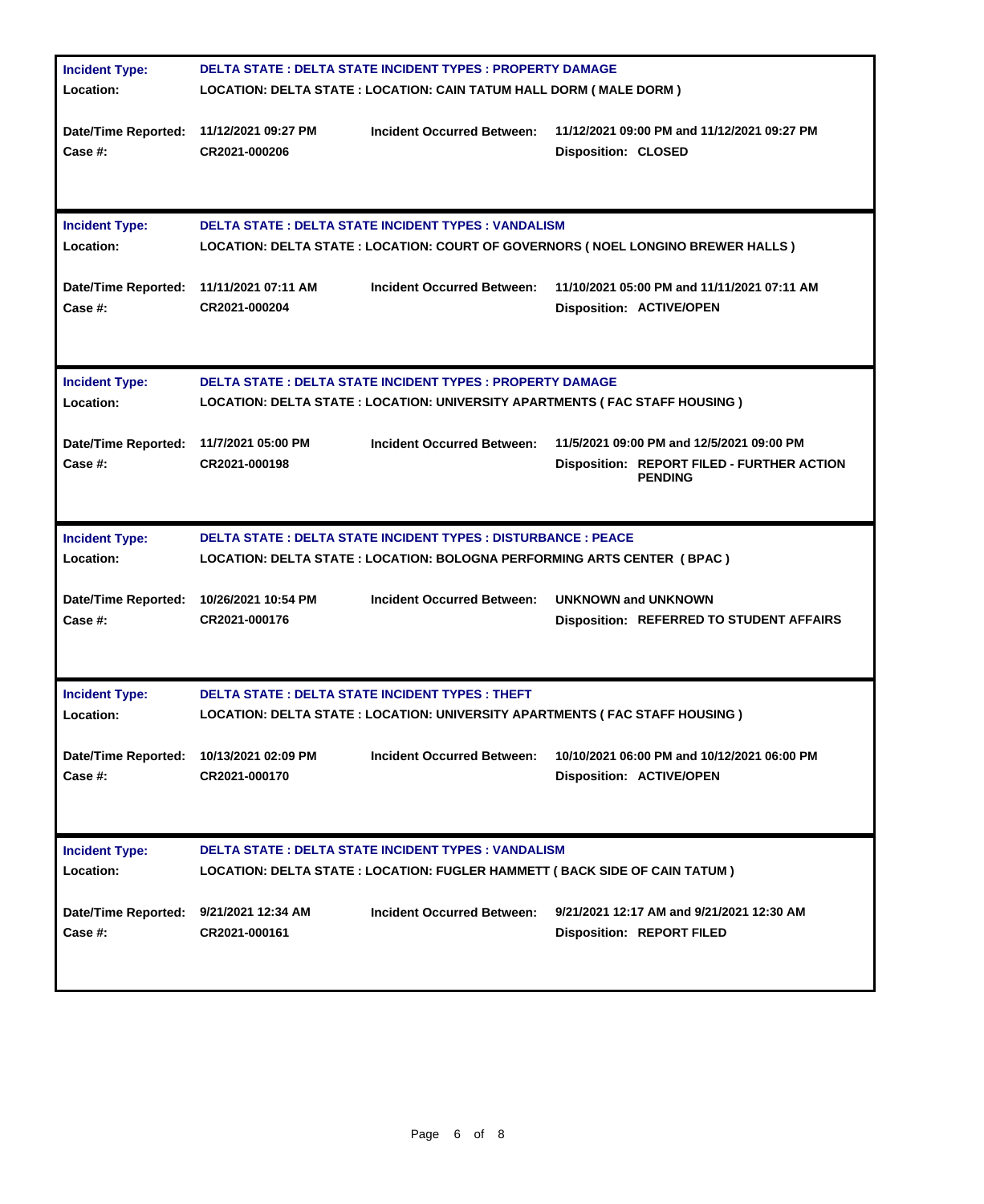| <b>Incident Type:</b><br>Location:                | <b>DELTA STATE : DELTA STATE INCIDENT TYPES : CONTROLLED SUBSTANCES</b><br>LOCATION: DELTA STATE : LOCATION: FOUNDATION HALL DORM ( EAST SIDE WOMENS / NORTH SIDE MENS ) |  |  |  |  |
|---------------------------------------------------|--------------------------------------------------------------------------------------------------------------------------------------------------------------------------|--|--|--|--|
| Date/Time Reported: 9/11/2021 06:01 PM<br>Case #: | <b>Incident Occurred Between:</b><br>9/11/2021 06:00 PM and 9/11/2021 06:01 PM<br>CR2021-000153<br><b>Disposition: STUDENT COMPLAINT</b>                                 |  |  |  |  |
| <b>Incident Type:</b><br>Location:                | <b>DELTA STATE : DELTA STATE INCIDENT TYPES : ASSAULT : COMMON ASSAULT</b><br>LOCATION: DELTA STATE : LOCATION: LAWLER HARKINS ( FEMALE DORM )                           |  |  |  |  |
| Date/Time Reported: 8/31/2021 09:45 PM<br>Case #: | <b>Incident Occurred Between:</b><br>8/31/2021 08:50 PM and 8/31/2021 09:10 PM<br>CR2021-000141<br><b>Disposition: ACTIVE/OPEN</b>                                       |  |  |  |  |
| <b>Incident Type:</b><br>Location:                | <b>DELTA STATE: DELTA STATE INCIDENT TYPES: DISTURBANCE</b><br>LOCATION: DELTA STATE : LOCATION: BAILEY HALL ( UPD POLICE STATION / IT /STUDENT SUCCESS )                |  |  |  |  |
| Date/Time Reported: 8/25/2021 04:37 PM<br>Case #: | <b>Incident Occurred Between:</b><br><b>UNKNOWN and UNKNOWN</b><br>CR2021-000131<br><b>Disposition: ACTIVE/OPEN</b>                                                      |  |  |  |  |
| <b>Incident Type:</b><br>Location:                | <b>DELTA STATE: DELTA STATE INCIDENT TYPES: THEFT</b><br>LOCATION: DELTA STATE : LOCATION: CAIN TATUM HALL DORM ( MALE DORM )                                            |  |  |  |  |
| Date/Time Reported: 8/23/2021 12:51 PM<br>Case #: | <b>Incident Occurred Between:</b><br>8/23/2021 12:50 PM and 8/23/2021 12:50 PM<br>CR2021-000129<br><b>Disposition: STUDENT COMPLAINT</b>                                 |  |  |  |  |
| <b>Incident Type:</b><br>Location:                | <b>DELTA STATE: DELTA STATE INCIDENT TYPES: THEFT</b>                                                                                                                    |  |  |  |  |
| Date/Time Reported: 8/18/2021 01:38 PM<br>Case #: | <b>UNKNOWN and UNKNOWN</b><br><b>Incident Occurred Between:</b><br>CR2021-000120<br><b>Disposition:</b>                                                                  |  |  |  |  |
| <b>Incident Type:</b><br>Location:                | <b>DELTA STATE : DELTA STATE INCIDENT TYPES : DISTURBANCE : PEACE</b><br>LOCATION: DELTA STATE : LOCATION: FUGLER HAMMETT ( BACK SIDE OF CAIN TATUM )                    |  |  |  |  |
| <b>Date/Time Reported:</b><br><b>Case #:</b>      | 8/16/2021 04:00 PM and 8/16/2021 04:30 PM<br>8/16/2021 04:53 PM<br><b>Incident Occurred Between:</b><br>CR2021-000118<br><b>Disposition: ACTIVE/OPEN</b>                 |  |  |  |  |